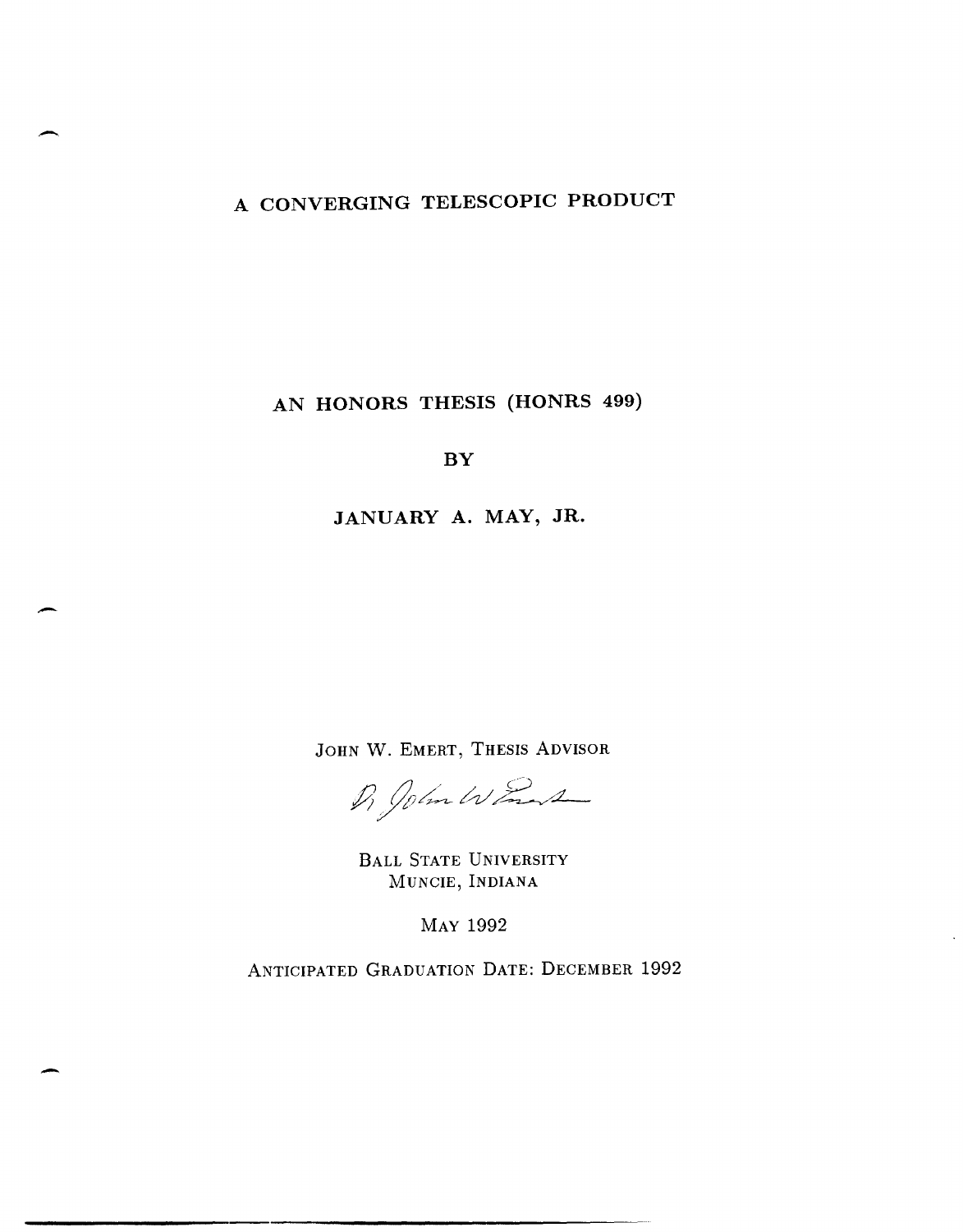$S_{p}C_{c}$ <sub>II</sub> "TheSIS ⊢D\_.  $\sim$ T $\circ$  in  $.724$ 1992 .f139

-

 $\overline{\phantom{0}}$ 

-

# A **CONVERGING TELESCOPIC PRODUCT**

JANUARY A. MAY, JR.

ABSTRACT. The key result of this paper is a sequence of products which converges to a number of the form  $m^r$ , where m is an integer such that  $m \geq 2$  and r is rational. Before the key theorem is presented, the reader is given a brief summary of product sequences and the techniques used to treat them. Then, after the statement and proof of the key theorem, the result is generalized in a corollary to encompass sequences converging to numbers of the form  $q^r$ , where both q and r are rational.

Before proceeding to the statement of the result, let us review some of the basic conventions and procedures used to evaluate infinite products. One finds that the development of ideas concerning infinite products is intentionally analogous to the development of infinite series. To begin, here is the definition of a sequence of partial products.

*Definition. Given* a *sequence of factors {fj}, we define its sequence of partial products,*  $\{p_k\}$ *, by* 

$$
p_k = \prod_{j=1}^k f_j = f_1 \cdot f_2 \cdot \cdots \cdot f_k.
$$

If the sequence  $\{p_k\}$  tends towards some finite number  $P \neq 0$ , we say the product *converges* to *the limit P. 1Ve* can *then denote the limit of the partial products* as *the infinite product* 

$$
\prod_{j=1}^{\infty} f_j = \lim_{k \to \infty} \prod_{j=1}^{k} f_j = \lim_{k \to \infty} p_k = P.
$$

*Otherwise, the product is said* to *diverge.* 

Immediately we see that if a product converges, all the factors  $\{f_j\}$  must be nonzero since its limit cannot be zero. Without a loss of generality, it follows that

 $\overline{\phantom{a}}$ 

The ideas for this paper are the culmination of an investigation which curiously began by naively attempting to "divide all of the even numbers by all of the odd numbers." Needless to say, this thesis has matured substantially. At this time, I would like to thank Ball State's Honors College for giving me the opportunity to freely express my aspiring mathematical ideas, and I would like to extend my deep appreciation to Dr. John W. Emert, who has supported, encouraged, and guided this project long before either of us realized it would mature so nicely. Thank You.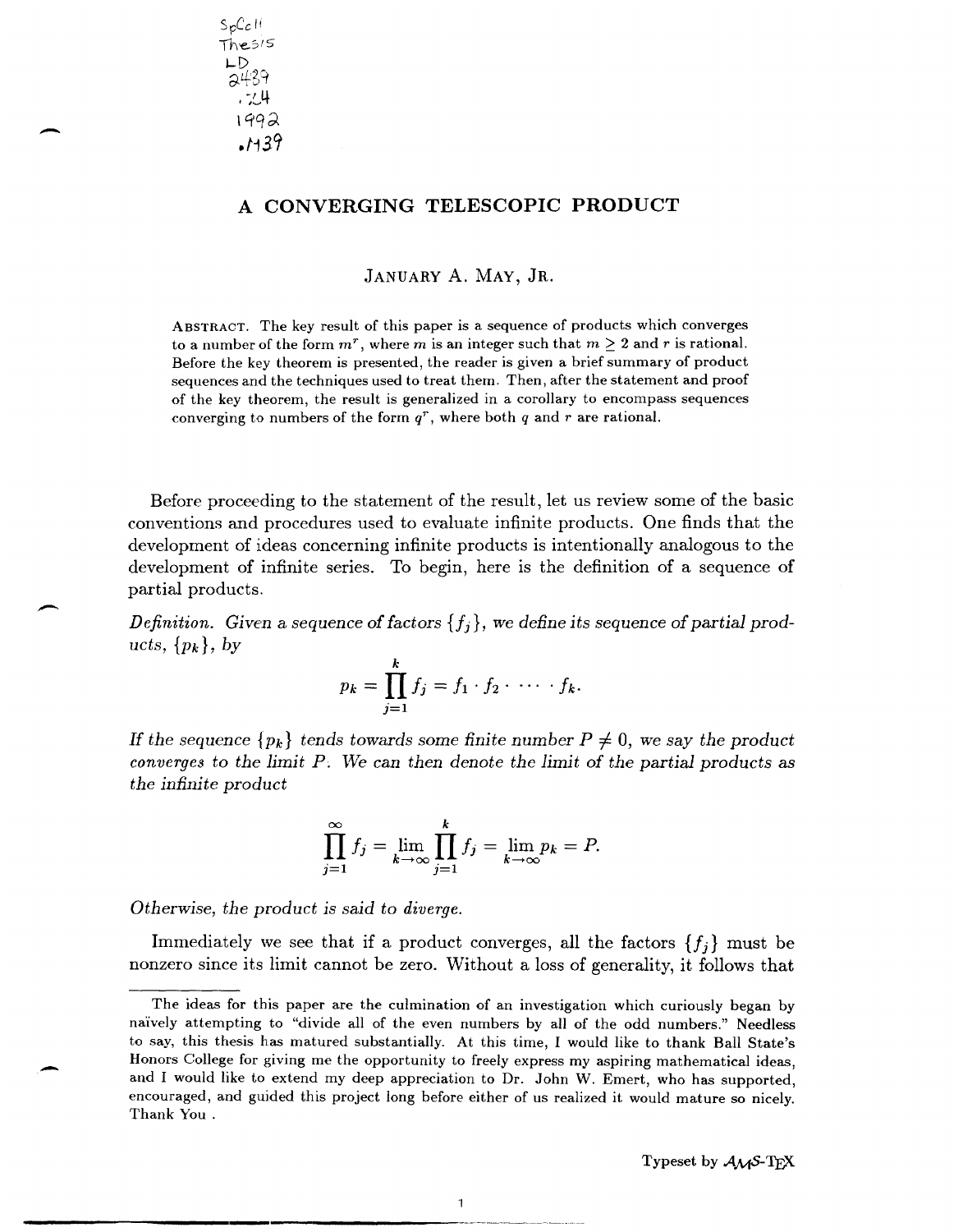$f_i > 0$  ( $j = 1, 2, ...$ ), since this could be false for only finitely many factors in the case that the limit  $P \neq 0$ .

The reasons for these conditions may at first seem obscure, but they are easily motivated by noting that when they are followed, one can take complete advantage of the existing theorems about infinite series by relating products and series through the logarithmic transformation

$$
\ln \prod_{j \in J} f_j = \sum_{j \in J} \ln f_j.
$$

Continuing the analogy, it is interesting to note that a product is said to converge *absolutely* if all but finitely many of its factors are either less than 1 or greater than 1, for then the series of logarithms will converge absolutely. Pulling all of these details together is the following lemma, which will be helpful in proving the results of this paper. For a proof of this lemma and a more thorough discussion of infinite products, see [1] or [5].

**Lemma.** Given a sequence  $\{a_j\}$ , the following conditions ensure that the product  $\prod (1 + a_i)$  *converges:* 

- (1)  $a_j \neq -1$   $(j = 1, 2, ...)$ , *so there are no factors of zero,*
- (2) *either*  $a_j \geq 0$  *or*  $a_j \leq 0$  *for all j sufficiently large, and*
- (3) the series  $\sum a_i$  converges (absolutely, by the conditions imposed).

Finally we are prepared to state and prove the key result.

**Theorem.** If m is an integer such that  $m \geq 2$ , and r is a rational number, then for any *constant* c,

$$
\lim_{k \to \infty} \prod_{j=k+1}^{mk} \frac{j+r+c}{j+c} = m^r.
$$

### **Proof.**

*Comment. The proof will be broken into three main steps: proving the existence of a limit, proving that the limit is independent of the constant* c, *and calculating the limit to be* mr.

*Definition.* Let  $\{T_k\}$  denote the telescopic sequence of products above. That is, let *{Tk} be defined* by

$$
T_k = \prod_{j=k+1}^{mk} \frac{j+r+c}{j+c} = \prod_{j=k+1}^{mk} \left(1 + \frac{r}{j+c}\right).
$$

*(I use the word telescopic to describe*  $\{T_k\}$  *since another sequence could easily be constructed so that every time one* of *its partial products is evaluated, all but the final*  $(k + 1)$ -st to  $(mk)$ -th terms cancel each other.)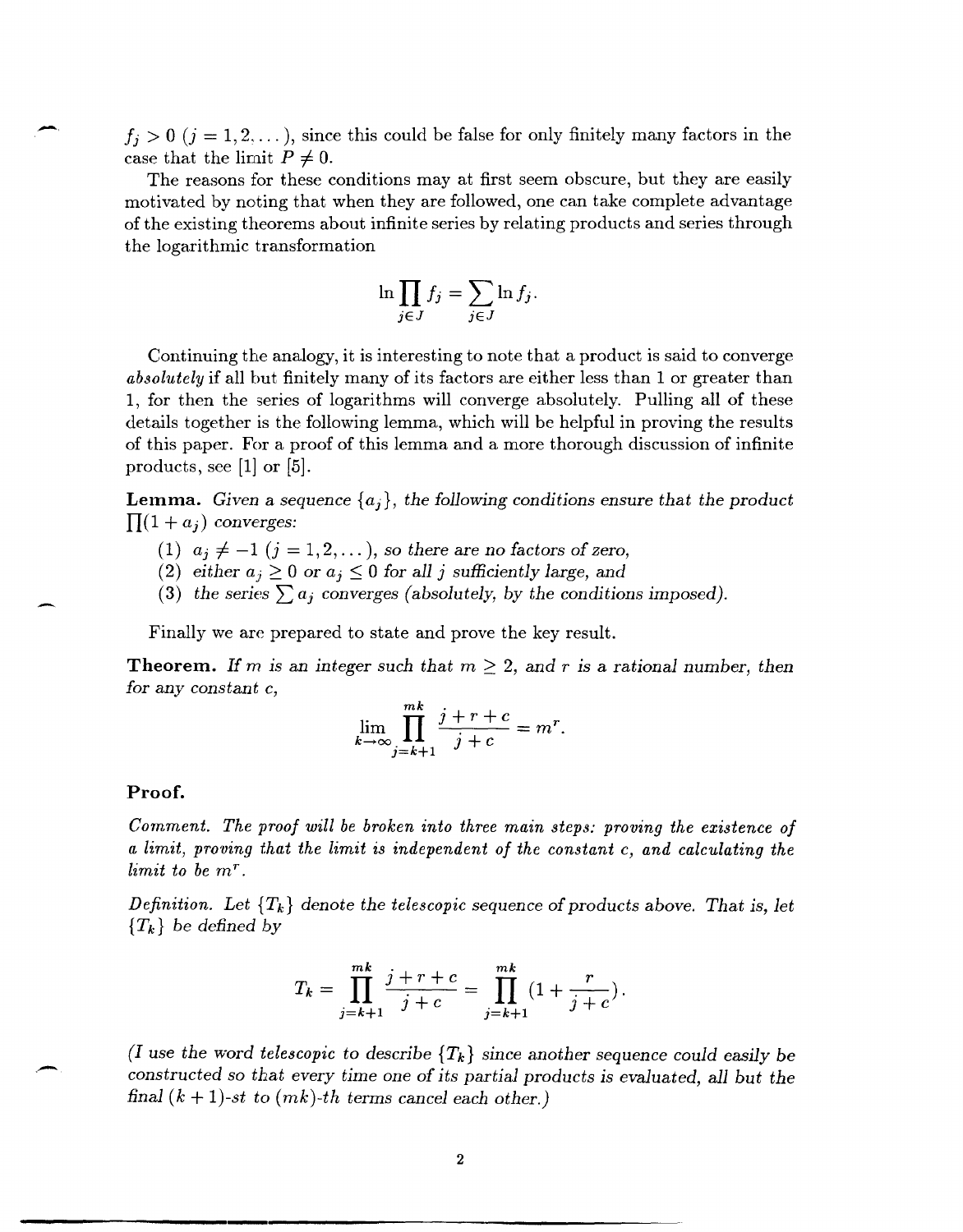#### **Step** 1. *Proof of convergence* to *some limit* T.

-

.-

Applying the above lemma to the product sequence  ${T_k}$ , we easily see that the first two conditions hold for sufficiently large  $k$ . To see that the third condition holds (that  $\sum \frac{r}{i+c}$  converges), it suffices to show that the following telescopic "tail end" of the harmonic series converges. That is, it suffices to show that the sequence  ${h_k}$  converges, where

$$
h_k = \sum_{j=k+1}^{mk} \frac{1}{j}.
$$

First,  ${h_k}$  is bounded. This can be shown by noting that the  $(m-1)k'$  terms of each particular  $h_k$  are bounded below by  $1/mk$  and above by  $1/k$ . Thus,  $\{h_k\}$ 

is bounded above and below, since for all k,  
\n
$$
\frac{m-1}{m} = [(m-1)k](\frac{1}{mk}) \le h_k \le [(m-1)k](\frac{1}{k}) = m-1.
$$

Also,  ${h_k}$  is increasing since

$$
h_{k+1} - h_k = \sum_{j=k+2}^{m+k+m} \frac{1}{j} - \sum_{j=k+1}^{m+k} \frac{1}{j}
$$
  
= 
$$
\sum_{j=mk+1}^{m+k+m} \frac{1}{j} - \frac{1}{k+1}
$$
  

$$
\geq [m] (\frac{1}{mk+m}) - \frac{1}{k+1} = 0.
$$

Because the final condition of the lemma holds  $({h_k}]$  converges since it is bounded and increasing),  ${T_k}$  must converge to some *T*, as proposed.

**Step 2.** Proof that the constant c in  ${T_k}$  is arbitrary.

*Comment. The proof of this step will be broken into two cases by first supposing*   $r \geq 0$ , and then supposing  $r < 0$ .

#### Case 1.  $r \geq 0$ .

--------------\_.\_-

*Definition.* Let the sequence  $\{S_k\}$  be defined in the following way:

$$
S_k = \prod_{j=k+1}^{mk} \frac{j+r+d}{j+d}.
$$

*Note that the only difference between*  ${T_k}$  and  ${S_k}$  are *their respective constants* c and *d.* 

Now, since the respective limits S and T of  $\{S_k\}$  and  $\{T_k\}$  exist (Step 1), to show that the constants c and *d* are arbitrary, it suffices to show either of the following:

(1) 
$$
\lim_{k \to \infty} T_k = \lim_{k \to \infty} S_k, \text{ or}
$$
  
(2) 
$$
\lim_{k \to \infty} \ln \frac{T_k}{S_k} = 0.
$$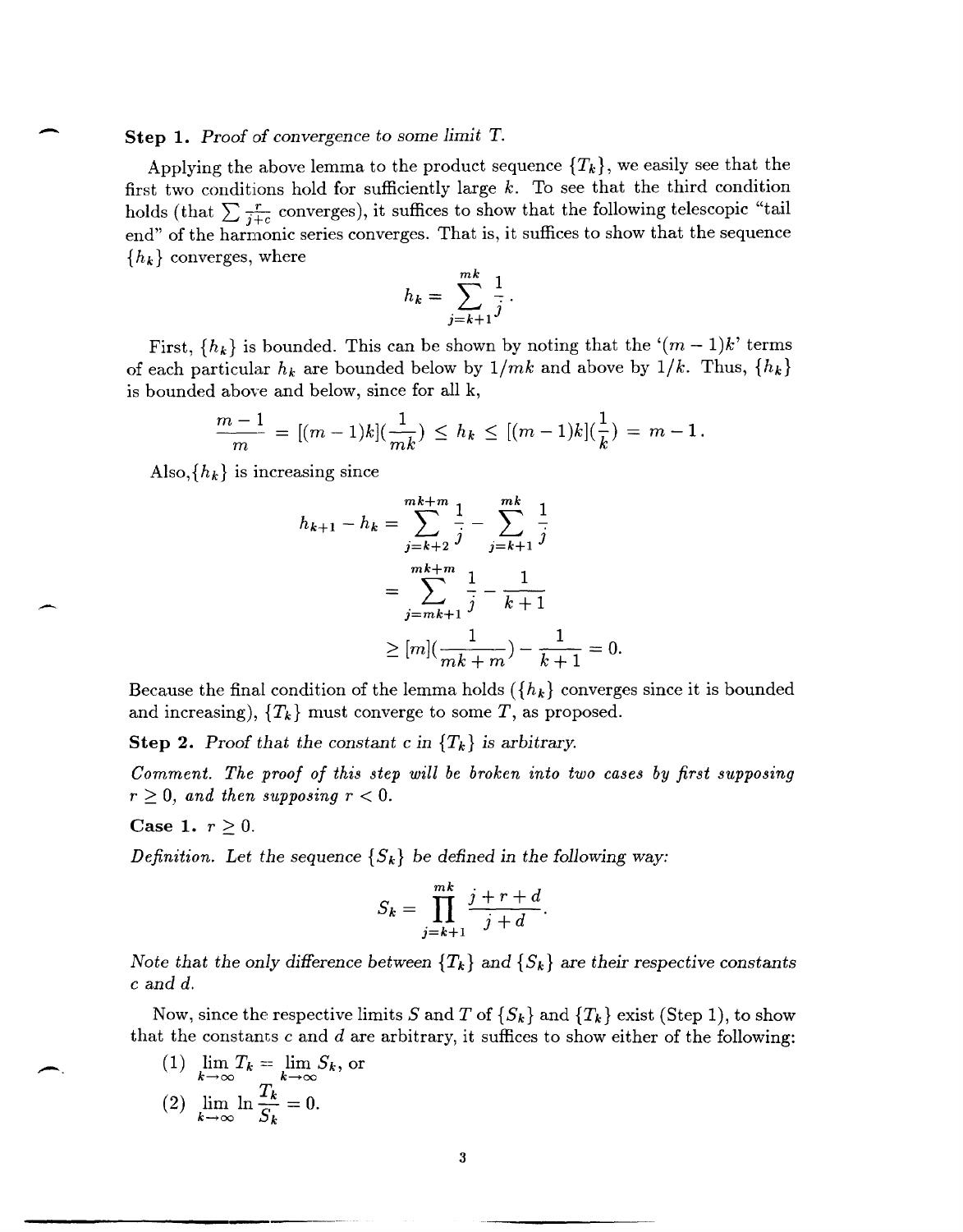Expanding and simplifying 
$$
T_k/S_k
$$
, we have  
\n
$$
\frac{T_k}{S_k} = \Big[\prod_{j=k+1}^{m_k} \frac{j+r+c}{j+c}\Big] / \Big[\prod_{j=k+1}^{m_k} \frac{j+r+d}{j+d}\Big]
$$
\n
$$
= \prod_{j=k+1}^{m_k} \Big[\frac{(j+r+c)(j+d)}{(j+c)(j+r+d)}\Big]
$$
\n
$$
= \prod_{j=k+1}^{m_k} \frac{j^2+j(r+c+d)+cr+cd+(dr-cr)}{j^2+j(r+c+d)+cr+cd}
$$
\n
$$
= \prod_{j=k+1}^{m_k} \Big[1 + \frac{r(d-c)}{j^2+j(r+c+d)+cr+cd}\Big].
$$

Now since  $r(d - c) \ge 0$ , in the case that  $r \ge 0$  and  $d > c$ , from the work above, we have that a lower bound for  $T_k / Sk$  is 1. An upper bound for the limit of  $T_k / S_k$ is found by taking the natural logarithm of  $T_k/S_k$ , and appealing to the fact that for  $x > -1$ ,  $\ln(1 + x) \leq x$ . Thus,

$$
0 = \ln 1 \le \lim_{k \to \infty} \ln \frac{T_k}{S_k} = \lim_{k \to \infty} \sum_{j=k+1}^{mk} \ln \left[ 1 + \frac{r(d-c)}{j^2 + j(r+c+d) + cr + cd} \right]
$$
  

$$
\le \lim_{k \to \infty} \sum_{j=k+1}^{mk} \left[ \frac{r(d-c)}{j^2 + j(r+c+d) + cr + cd} \right]
$$
  

$$
\le \lim_{k \to \infty} [(m-1)k] \left[ \frac{r(d-c)}{k^2 + k(r+c+d) + cr + cd} \right]
$$
  
= 0,

so that for any constants  $c$  and  $d$ , we have that

$$
T = \lim_{k \to \infty} T_k = \lim_{k \to \infty} S_k = S.
$$

Hence, for the case that  $r \geq 0$ , it has been shown that the constants are arbitrary since they do not affect limits of  $\{T_k\}$  and  $\{S_k\}$ .

### **Case 2.**  $r < 0$ .

It is interesting to see how this case quickly follows from the previous case. To see this, choose some  $r < 0$  and let T be the value of the following limit:

$$
T = \lim_{k \to \infty} \prod_{j=k+1}^{mk} \frac{j+|r|}{j}.
$$

Then let *c* be given, and choose *c'* so that  $c = |r| + c'$ . Then we see that  $\frac{mk}{\sqrt{1 + r}}$ ,  $\frac{mk}{\sqrt{1 + r}}$ ,  $\frac{mk}{\sqrt{1 + r}}$ ,  $\frac{nk}{\sqrt{1 + r}}$ ,  $\frac{nk}{\sqrt{1 + r}}$ ,  $\frac{nk}{\sqrt{1 + r}}$ 

$$
\lim_{k \to \infty} \prod_{j=k+1}^{mk} \frac{j+r+c}{j+c} = \lim_{k \to \infty} \prod_{j=k+1}^{mk} \frac{j+c'}{j+|r|+c'} = \lim_{k \to \infty} \frac{1}{\left[\prod_{j=k+1}^{mk} \frac{j+|r|+c'}{j+c'}\right]} = \frac{1}{T}.
$$

Thus, the limit of  ${T_k}$  is independent of c when  $r < 0$  since T is independent of c' (Case 1).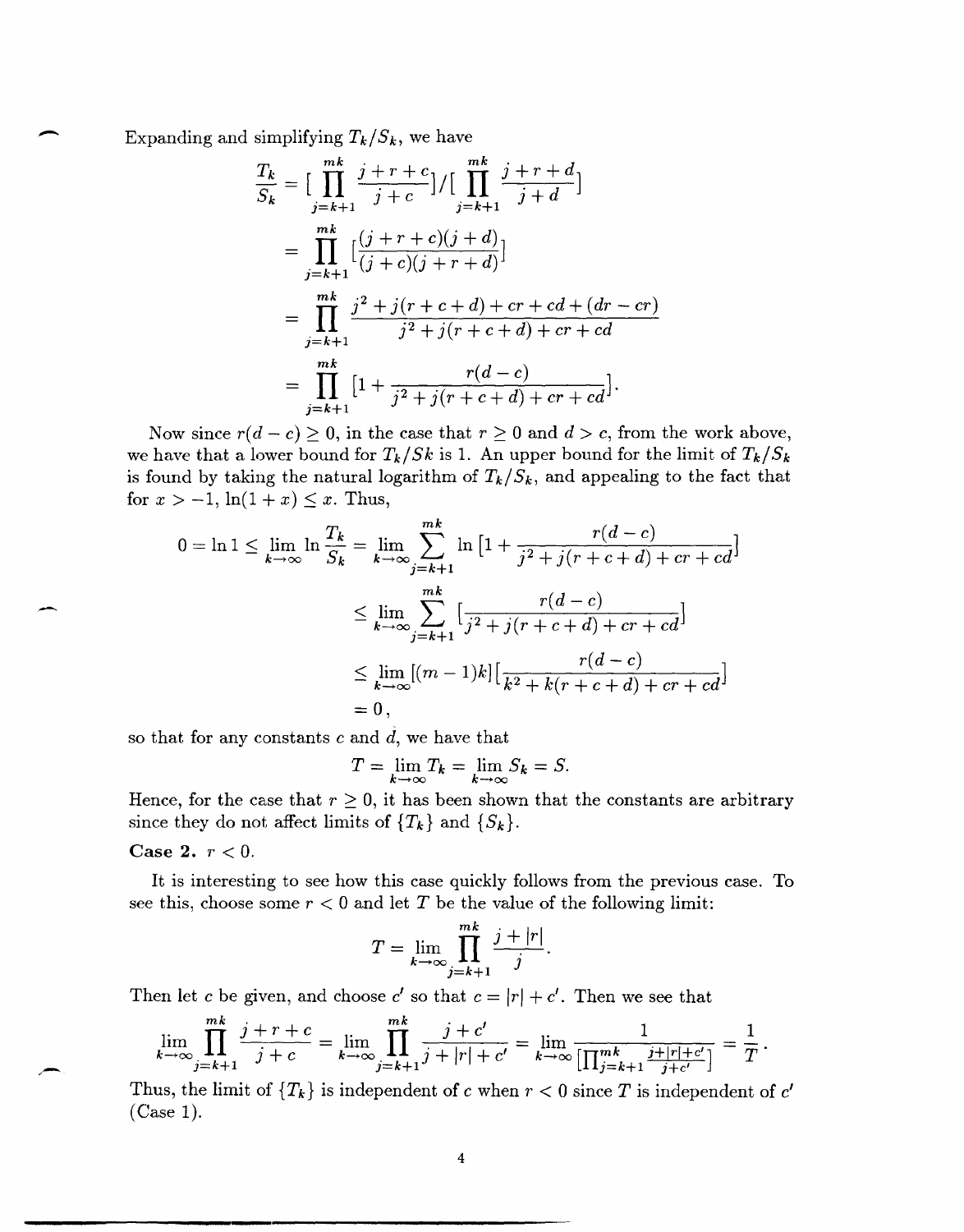**Step 3.** *Calculating the limit.* 

-

-

The crux of the following argument is this: we could either try to directly calculate the limit of  $\{T_k\}$  to be  $m^r$ , or we could let  $r = a/b$  and then show that

$$
\lim_{k \to \infty} (T_k)^b = m^a.
$$

Since we know that the limit of  ${T_k}$  exists and is independent of the constant c, we could achieve this by multiplying together *'b'* sequences that are defined similarly, except for the fact that they have different respective constants. Let us denote these 'b' sequences by the family  $\{T_{k,i}\}_{i=1}^b$ . We will find that if we let the respective constants of the  $T_{k,i}$ 's be  $\frac{1}{b}, \frac{2}{b}, \ldots, \frac{b-1}{b}$ , and 1, all but *'a'* terms of the product of the sequences  ${T_{k,i}}_{i=1}^b$  will telescopically cancel each other. Each of these 'a' terms will approach  $m$  in the limit, so that we will get the desired result.

That is, let each element of the set of sequences  $\{T_{k,i}\}_{i=1}^b$  be defined by

$$
T_{k,i} = \prod_{j=k+1}^{mk} \frac{j+r+i}{j+i} = \prod_{j=k+1}^{mk} \frac{j+\frac{a+i}{b}}{j+\frac{i}{b}}.
$$

Now, since each of these sequences have the same limit (Step 2), it must be that

$$
\lim_{k \to \infty} \prod_{i=1}^{b} T_{k,i} = \lim_{k \to \infty} \prod_{i=1}^{b} \big[ \prod_{j=k+1}^{mk} \frac{j + \frac{a+i}{b}}{j + \frac{i}{b}} \big] = T^{b},
$$

where  $T$  is the common limit of all the sequences.

But since for each particular, finite  $k$ , we can interchange the order of multiplication in the above products, we have that

$$
\prod_{i=1}^{b} T_{k,i} = \Big[ \prod_{j=k+1}^{mk} \frac{j + \frac{a+1}{b}}{j + \frac{1}{b}} \Big] \Big[ \prod_{j=k+1}^{mk} \frac{j + \frac{a+2}{b}}{j + \frac{2}{b}} \Big] \cdots \Big[ \prod_{j=k+1}^{mk} \frac{j+1 + \frac{a}{b}}{j+1} \Big]
$$
\n
$$
= \prod_{j=k+1}^{mk} \Big[ \Big( \frac{j + \frac{a+1}{b}}{j + \frac{1}{b}} \Big) \Big( \frac{j + \frac{a+2}{b}}{j + \frac{2}{b}} \Big) \cdots \Big( \frac{j+1 + \frac{a}{b}}{j+1} \Big) \Big]
$$
\n
$$
= \Big( \frac{mk + 1 + \frac{1}{b}}{k + 1 + \frac{1}{b}} \Big) \cdot \Big( \frac{mk + 1 + \frac{2}{b}}{k + 1 + \frac{2}{b}} \Big) \cdots \Big( \frac{mk + 1 + \frac{a}{b}}{k + 1 + \frac{a}{b}} \Big),
$$

in which only the first *'a'* terms in the denominator and the last *'a'* terms in the numerator remain. From here it is easily seen that each of these fractions approach m as  $k \to \infty$ , so it follows that

$$
T^{b} = \lim_{k \to \infty} \prod_{i=1}^{b} T_{k,i} = m^{a},
$$

which proves

$$
\lim_{k \to \infty} \prod_{j=k+1}^{mk} \frac{j+r+c}{j+c} = m^r. \quad \Box
$$